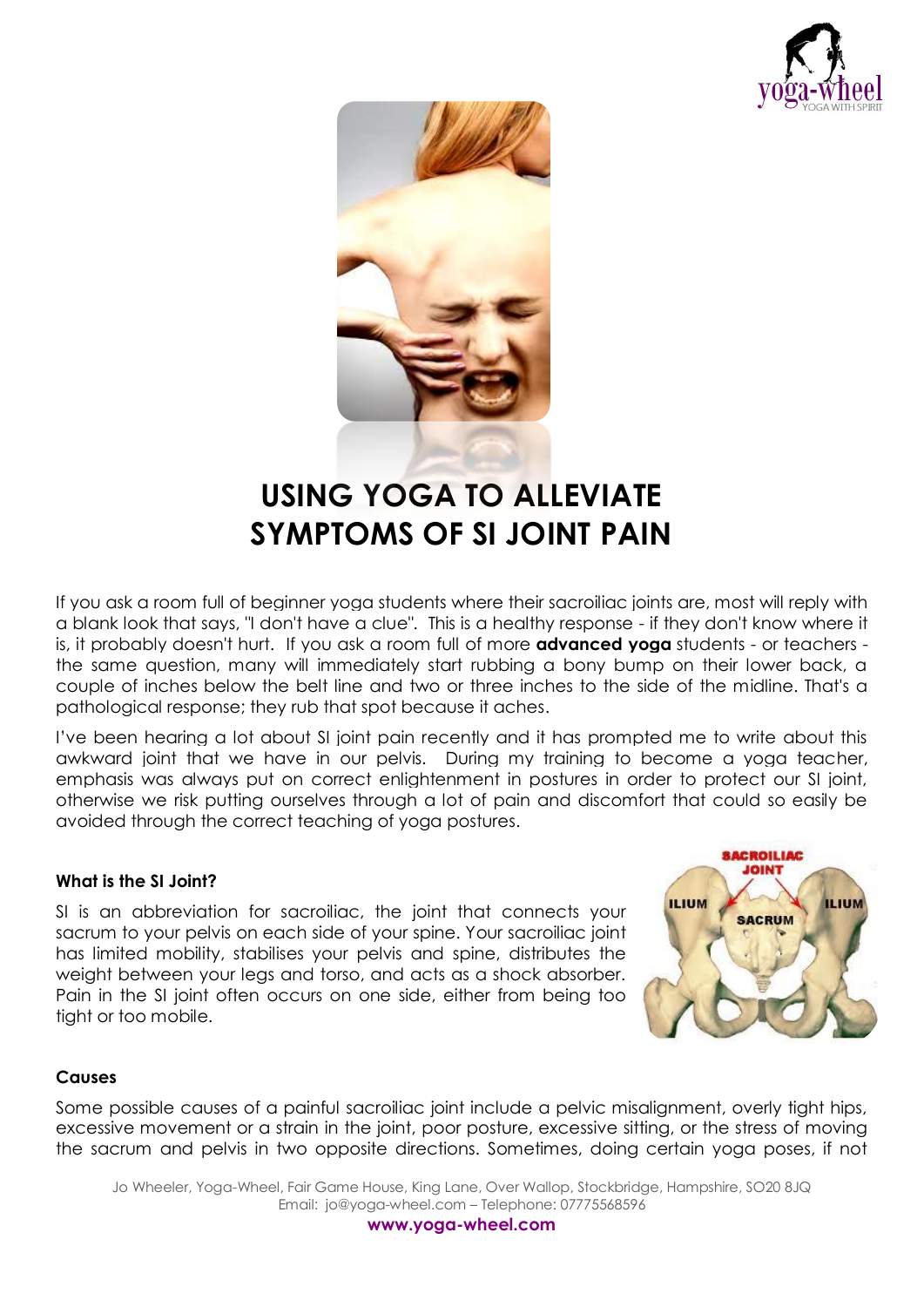

taught correctly, can be the cause of sacroiliac pain due to stretches that strain ligaments and poses that prompt the pelvis and sacrum to move apart.

#### **Symptoms**

Generally, sacroiliac joint pain occurs only on one side. It may run alongside the hip or leg, unlike sciatica pain, which follows the sciatic nerve. SI joint pain is more common in women, due to wider hips, more flexible ligaments and hormones. Sometimes, the pain occurs on the opposite side of the joint that needs attention. This is why it helps to see a professional first.

#### **Helpful Poses** (see below for more detail)

Certain yoga poses, or asanas, can help strengthen your sacroiliac joints. The main thing to focus



on is the stability of your pelvis and sacrum during asana practice. You do not want to overstretch this area. Begin by focusing on gaining stability and building up the muscles around the joint. A mild backbend pose, such as cobra, locust, bridge, bow pose or reclining hero pose can help you strengthen your lower back and hip muscles. When you stand in mountain pose, make sure your feet are hip-width apart, not touching. Also try twists and asymmetrical forward folds.

Caution: Always practice under the supervision of a qualified professional.

#### **Poses to Avoid**

Until the pain subsides, avoid seated forward bends, twists and wide-legged poses. As you begin to reintroduce these asanas in your practice, make sure to move your pelvis and sacrum as one unit at all times. Any separation may aggravate the pain.

#### **Considerations**

Before you begin a yoga practice for sacroiliac joint pain, see your GP to determine the cause of your discomfort. This will help determine exactly which yoga poses work best for you and which ones to avoid.

> Take care of your sacroiliac joint, let it heal, help it heal and it will happily last you a lifetime.



Jo Wheeler, Yoga-Wheel, Fair Game House, King Lane, Over Wallop, Stockbridge, Hampshire, SO20 8JQ Email: jo@yoga-wheel.com – Telephone: 07775568596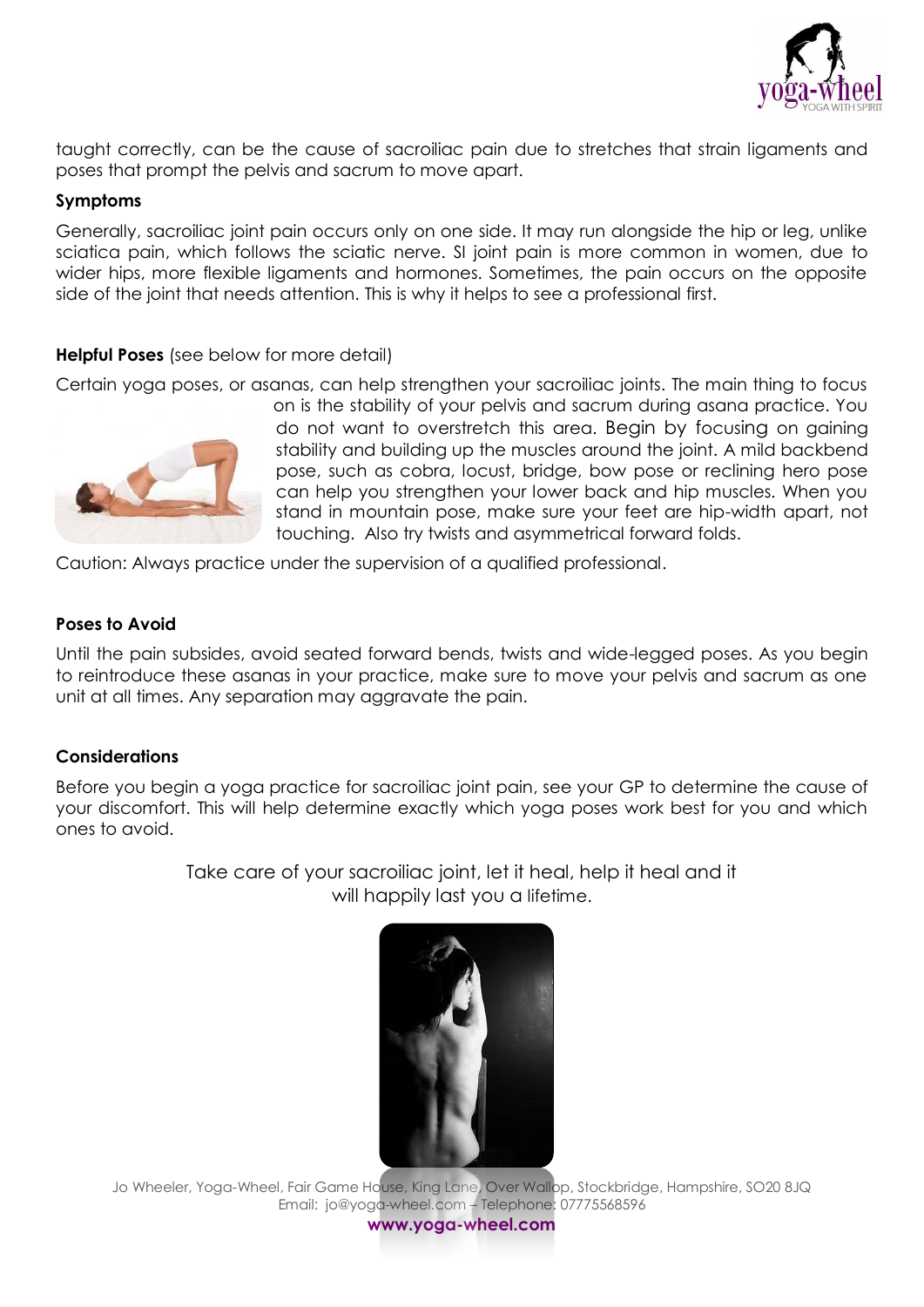

## **EXERCISES FOR SACROILIAC JOINT sAND SCIATICA PAIN**

## **Warm Up**

#### Hip Circles

Start on the back with warm up hip circles and pulling one knee into chest at a time





#### Hamstring stretch

Using a strap hooked over the foot to gently stretch out the hamstrings. Flex the foot in. No tugging leg toward the head (this will put unwanted pressure on your SI joint).



Jo Wheeler, Yoga-Wheel, Fair Game House, King Lane, Over Wallop, Stockbridge, Hampshire, SO20 8JQ Email: jo@yoga-wheel.com – Telephone: 07775568596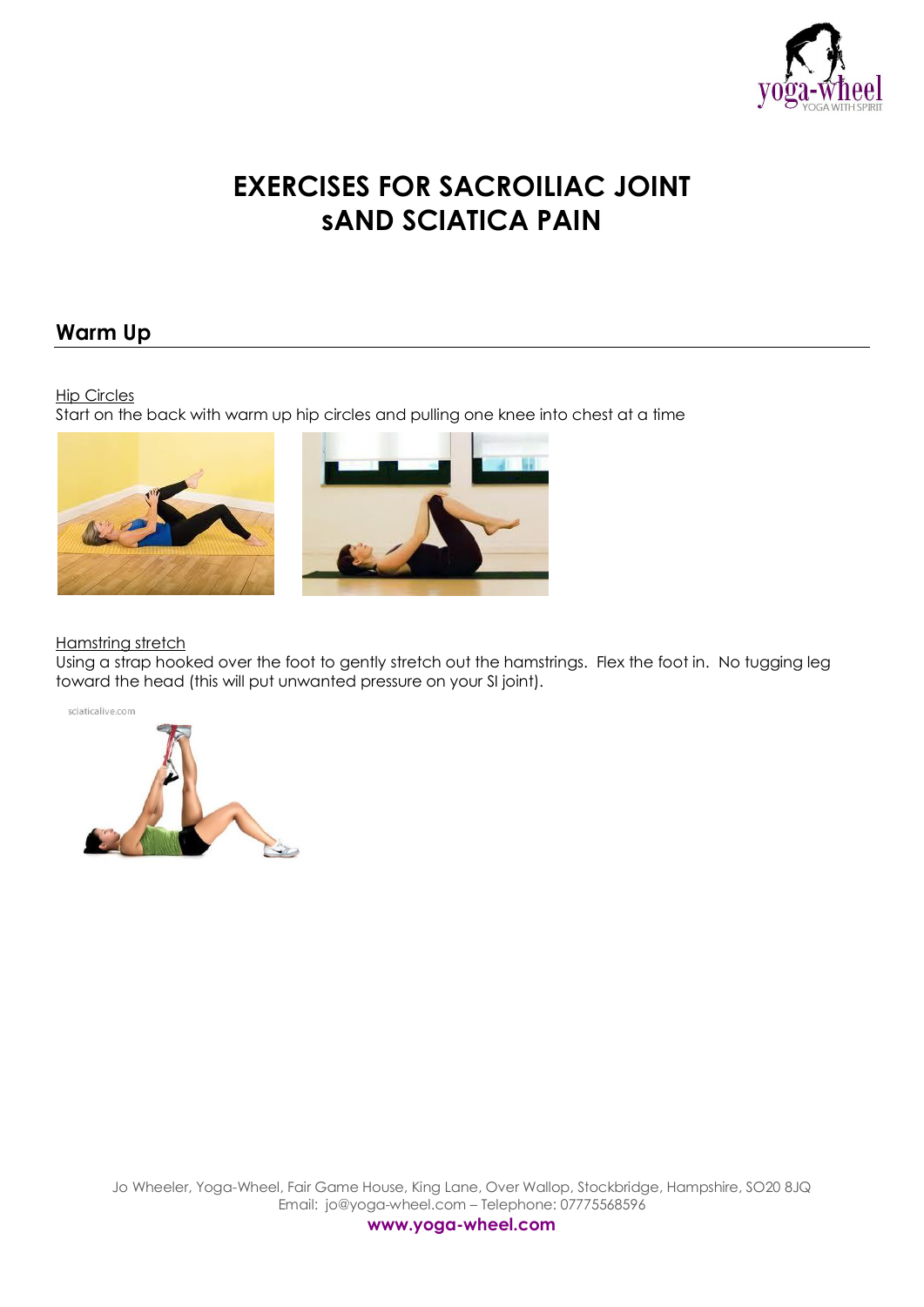

## **Poses to re-align and balance**

Isometric Hip Adduction

Can use fists together or a block on the inside of the knees as an alternative. Squeeze knees together and hold. Repeat.



#### Isometric hip Abduction

Pull knees apart with the resistance of a strap and hold. Repeat.



Threading the needle

Push your knee out to the side and draw the other knee towards chest. Relax neck. Hold and swap over.



Jo Wheeler, Yoga-Wheel, Fair Game House, King Lane, Over Wallop, Stockbridge, Hampshire, SO20 8JQ Email: jo@yoga-wheel.com – Telephone: 07775568596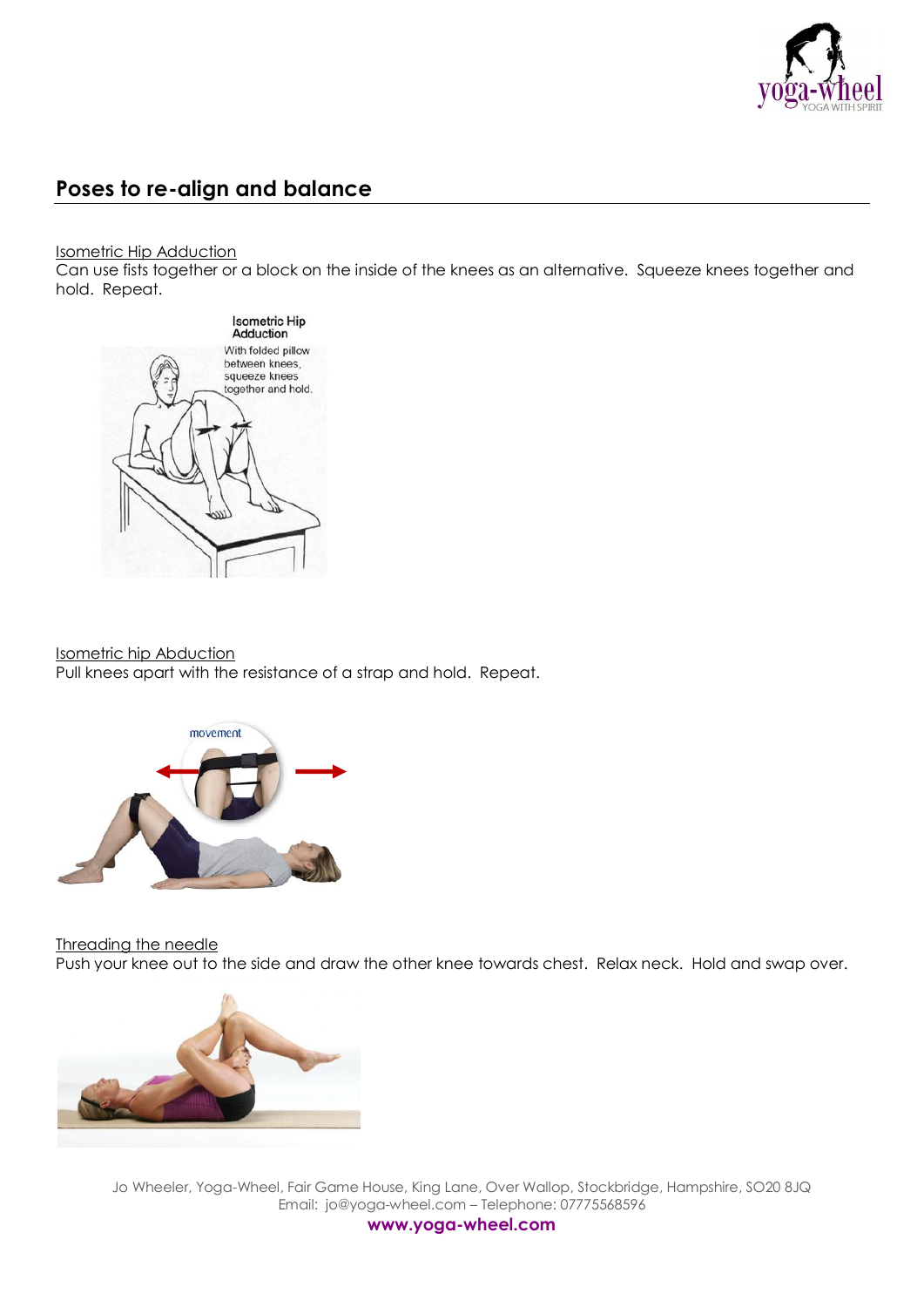

#### Marjariasana - Cat Pose

Hold for the count of 10-30 and really suck in the abdomen as below, drawing the naval to the spine. Pull up on the pelvic floor on the exhale.





Matsyendrasana – Seated Spinal twist Important - draw the knee into the centre of the body before twist.



#### Gomukhasana – Cow Face Pose

Stack knees. Pull in core and fold forward leading with chest, Shoulders down away from the ears.



Jo Wheeler, Yoga-Wheel, Fair Game House, King Lane, Over Wallop, Stockbridge, Hampshire, SO20 8JQ Email: jo@yoga-wheel.com – Telephone: 07775568596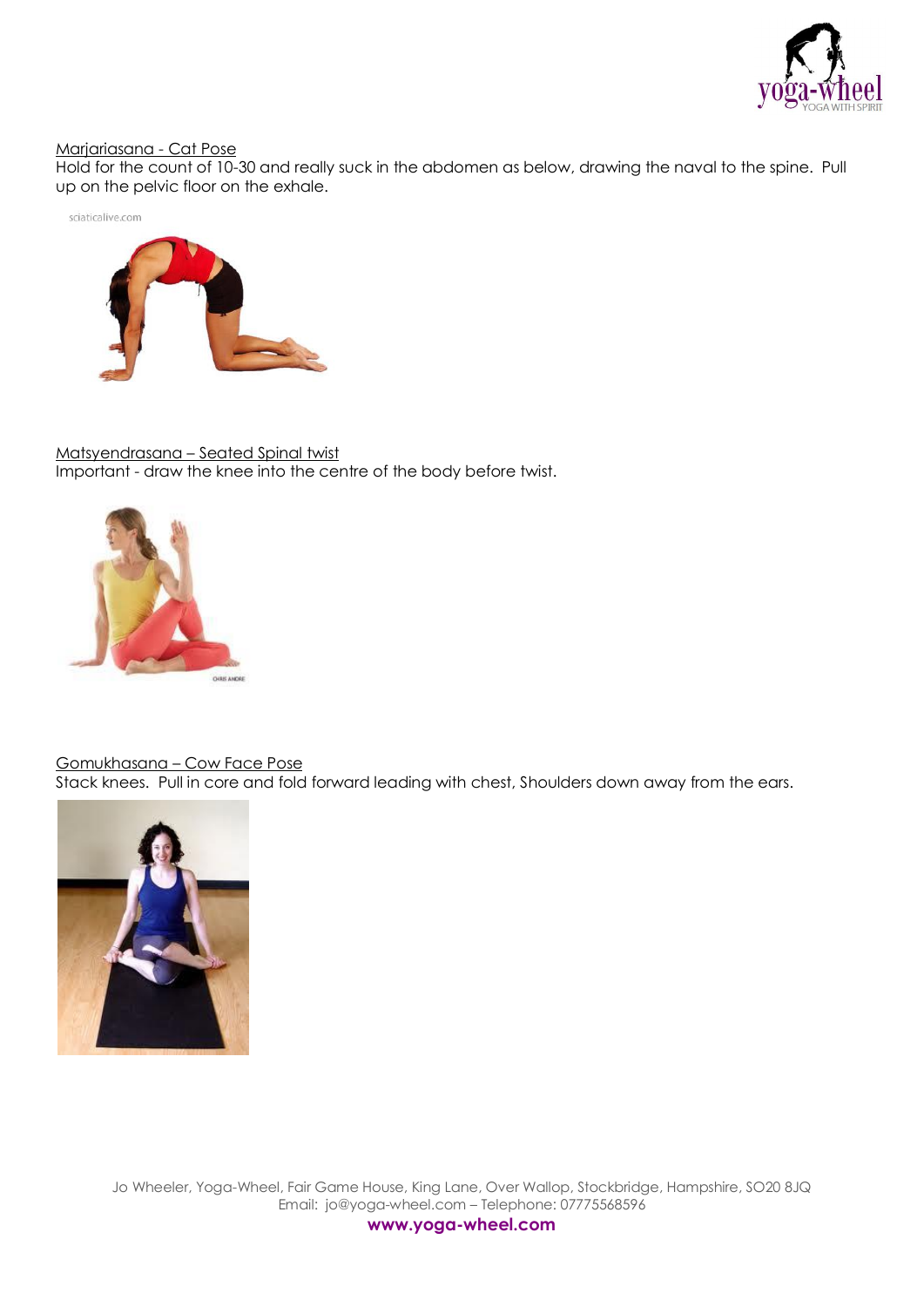

#### Agnistambhasana – Fire Log or Ankle to Knee pose

Stack ankle on top of knee and knee on top of ankle and forward bend. Make sure to keep the shins parallel to the front of the mat. (if too strong do the modification). Hold forward bend. This is a strong stretch – it will make you want to cry!! But stick with it and breath!





Modification:



### **Poses to strengthen**

#### Bhujangasana - Low Cobra

Very important – toes pointing towards each other and heels relaxed to the side of the mat. If you don't then you'll be putting too much stress on the SI joint and will have the opposite effect. Stay low in cobra and take the hands off the mat to use and strengthen the back muscles. Repeat.